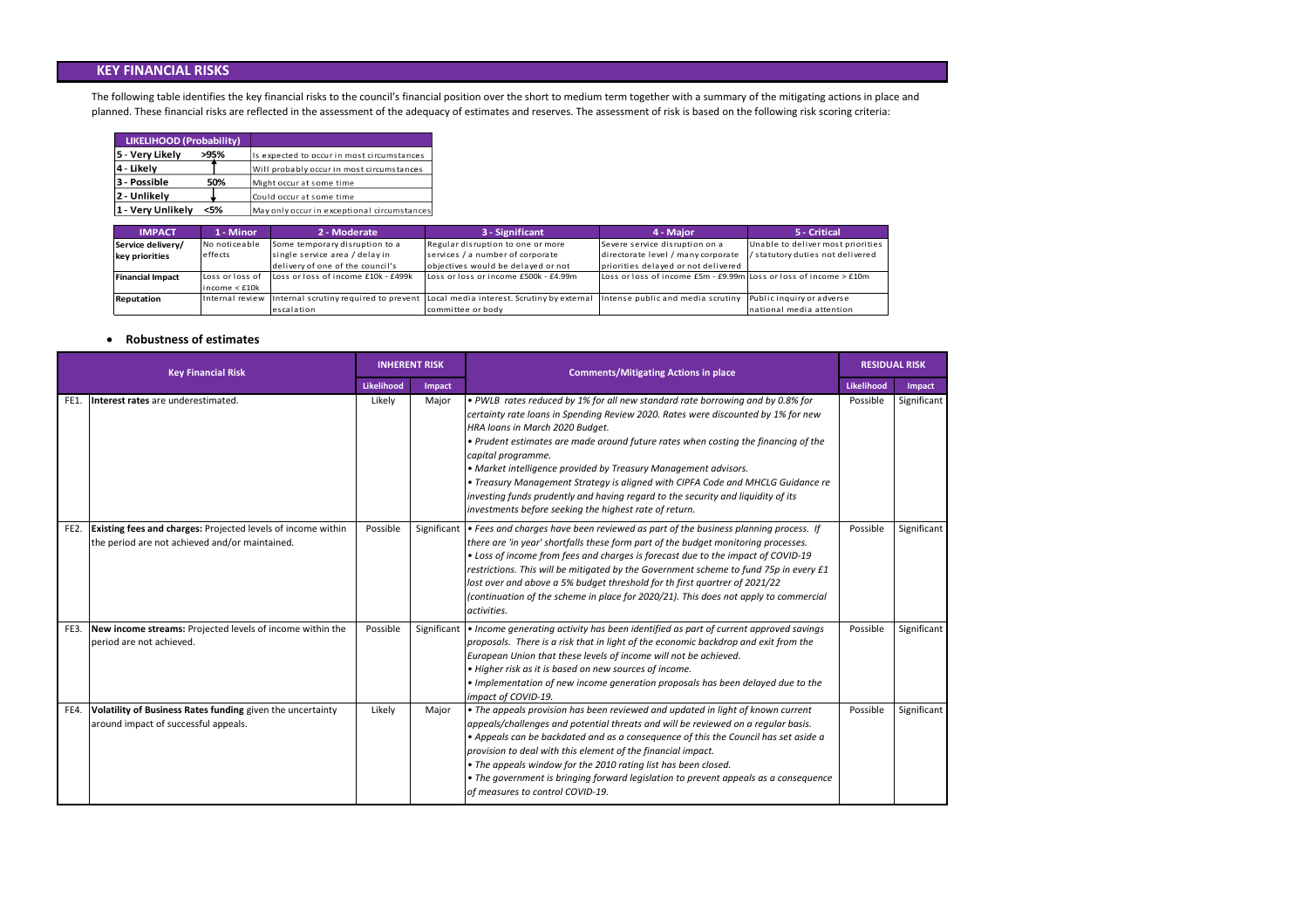#### **Robustness of estimates**

| <b>Key Financial Risk</b> |                                                                                                                                                                                                                                              | <b>INHERENT RISK</b> |             | <b>Comments/Mitigating Actions in place</b>                                                                                                                                                                                                                                                                                                                                                                                                             | <b>RESIDUAL RISK</b> |             |
|---------------------------|----------------------------------------------------------------------------------------------------------------------------------------------------------------------------------------------------------------------------------------------|----------------------|-------------|---------------------------------------------------------------------------------------------------------------------------------------------------------------------------------------------------------------------------------------------------------------------------------------------------------------------------------------------------------------------------------------------------------------------------------------------------------|----------------------|-------------|
|                           |                                                                                                                                                                                                                                              | <b>Likelihood</b>    | Impact      |                                                                                                                                                                                                                                                                                                                                                                                                                                                         | <b>Likelihood</b>    | Impact      |
| FE5.                      | Increase in demand led spending pressures (including impact<br>of Welfare Reform, social care, safeguarding) over and above<br>the current budget provision.                                                                                 | Possible             | Major       | • Annual budget setting process developed in consultation with service managers<br>. Monitoring of capital (quarterly) and revenue (monthly) budgets, reported to EMT<br>and Cabinet (Quarterly).<br>• Action plans to address any significant in year budget variances are agreed with<br>EMT with the status of the agreed actions reported to EMT on a monthly basis<br>• Action plans intended to manage/reduce the number of Looked After Children | Possible             | Significant |
| <b>FE6a.</b>              | Third party provider costs will increase as a result of the<br>introduction of the National Living Wage                                                                                                                                      | Very Likely          | Significant | • As each contract is procured any impact of this will need to be assessed and<br>addressed to ensure services are procured within budget.                                                                                                                                                                                                                                                                                                              | Possible             | Significant |
| FE6b.                     | Third party provider costs increase as result of SCC having to<br>'step in' in the event of potential provider failure (social care<br>providers)                                                                                            | Possible             | Significant | • ICU contract monitoring arrangements and general market oversight and<br>intelligence                                                                                                                                                                                                                                                                                                                                                                 | Unlikely             | Moderate    |
| FE7.                      | Legal challenge to savings proposals that could result in the<br>proposal being either discontinued or revised.                                                                                                                              | Possible             | Significant | . Robust budget consultation process in place.                                                                                                                                                                                                                                                                                                                                                                                                          | Unlikely             | Moderate    |
| FE8.                      | <b>Pressure on returns from investment properties</b> in both the<br>short and longer term.                                                                                                                                                  | Possible             | Major       | • There is a full and robust process around the financial and legal analysis of the<br>individual investments.<br>· Investments are diversified between sectors.<br>• Expansion of the Property Investment Fund was removed in the 2021/22 budget<br>agreed in February 2021                                                                                                                                                                            | Possible             | Significant |
| FE9.                      | Voluntary sector is either unwilling or unable to support the<br>delivery of certain services or activities                                                                                                                                  | Possible             | Major       | . Review the overall expectation and co-ordination of the services required of the<br>voluntary sector.<br>• Consideration is given to this risk in deciding whether to design services around the<br>voluntary sector                                                                                                                                                                                                                                  | Possible             | Significant |
|                           | FE10. The council's service delivery partners seek to exit an<br>agreement or are no longer able to deliver the required<br>service or the council seeks to reach an exit agreement.                                                         | Likely               | Major       | • Central Contracts Team monitors and work closely with the council's significant<br>service delivery partners.<br>• Contractual obligations on both parties that set out the respective roles and<br>responsibilities.                                                                                                                                                                                                                                 | Possible             | Significant |
|                           | FE11. The Council may received reduced funding if Government<br>make changes to the Local Government funding mechanism.<br>Such changes may include removing the ring-fence for Public<br>Health Grant and rolling it in to general funding. | Possible             | Major       | . The Council will plan for any proposed changes through the Medium Term Financial<br>Strategy process.                                                                                                                                                                                                                                                                                                                                                 | Possible             | Major       |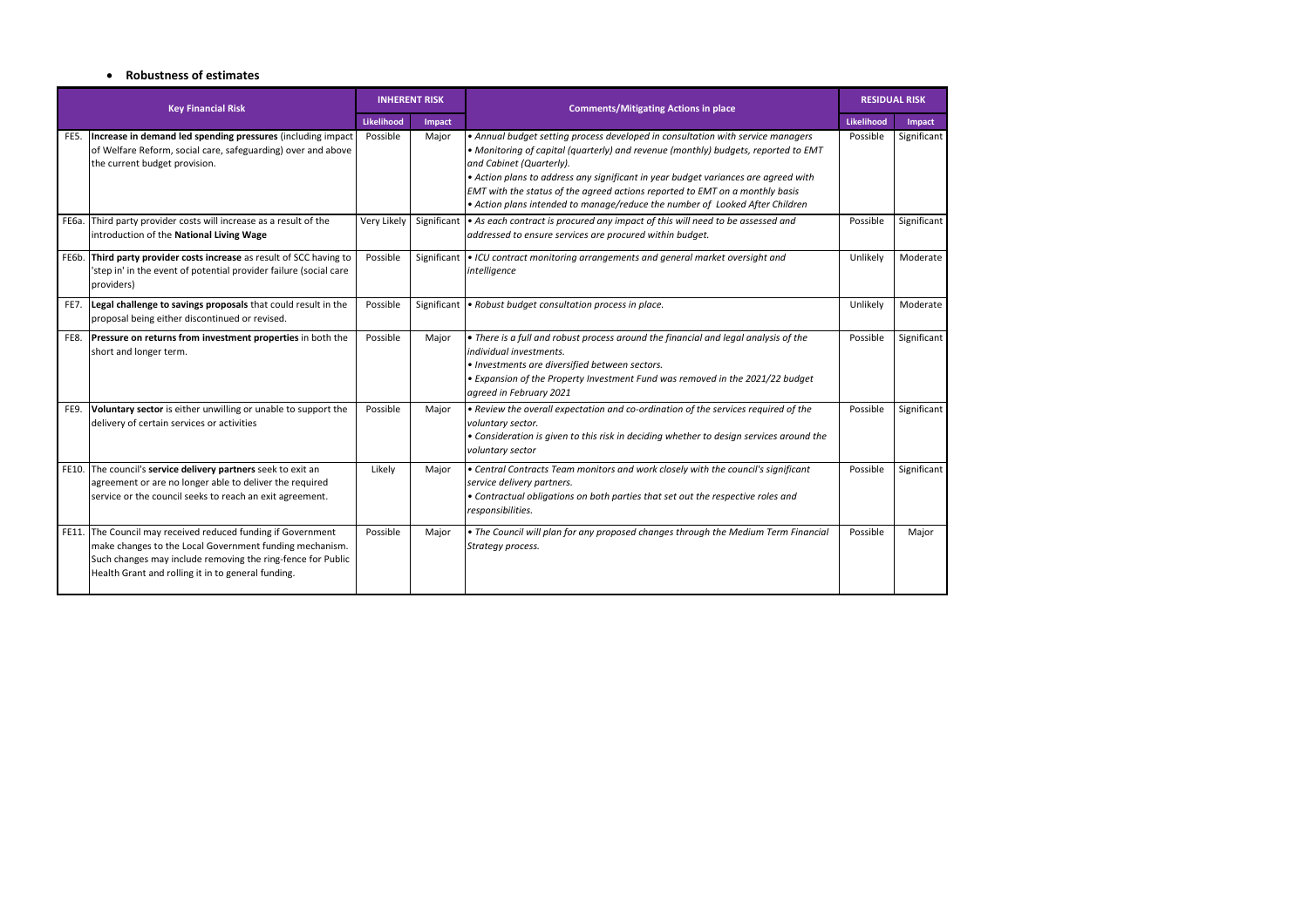# **Adequacy of proposed financial reserves**

| <b>Key Financial Risk</b> |                                                                                                                                                                                                                                                                      | <b>INHERENT RISK</b> |             | <b>Comments/Mitigating Actions</b>                                                                                                                                                                                                                                                                                                                                                                                                                                                                                                                                                                                                                                                                                                                                                                                                                                                                                                                                                                                                                                                                                                                                                          | <b>RESIDUAL RISK</b> |             |
|---------------------------|----------------------------------------------------------------------------------------------------------------------------------------------------------------------------------------------------------------------------------------------------------------------|----------------------|-------------|---------------------------------------------------------------------------------------------------------------------------------------------------------------------------------------------------------------------------------------------------------------------------------------------------------------------------------------------------------------------------------------------------------------------------------------------------------------------------------------------------------------------------------------------------------------------------------------------------------------------------------------------------------------------------------------------------------------------------------------------------------------------------------------------------------------------------------------------------------------------------------------------------------------------------------------------------------------------------------------------------------------------------------------------------------------------------------------------------------------------------------------------------------------------------------------------|----------------------|-------------|
|                           |                                                                                                                                                                                                                                                                      | Likelihood           | Impact      |                                                                                                                                                                                                                                                                                                                                                                                                                                                                                                                                                                                                                                                                                                                                                                                                                                                                                                                                                                                                                                                                                                                                                                                             | <b>Likelihood</b>    | Impact      |
| FR1.                      | <b>Business Rate Retention &amp; Council Tax Growth - the council</b><br>fails to collect, retain and grow business rate income                                                                                                                                      | Possible             | Major       | . The assumption built into the MTFF is based on an annualised CPI Rate reflecting the<br>uplift set by government. The government has frozen the business rate multiplier for<br>2021/22, however councils will be compensated for this via grants.<br>• The current MTFF includes assumptions on growth which have been reviewed<br>compared with past expectations as factored into budget plans. This has been<br>undertaken in conjunction with the Growth service team and Business rate collection<br>team, including pipeline developments and their assumed operation dates. This will<br>be monitored on a frequent basis as part of the standard monitoring.<br>. Reserves can be used to offset the impact of shortfalls in estimated business rates,<br>giving time to adapt the budget and service planning.                                                                                                                                                                                                                                                                                                                                                                  | Possible             | Significant |
| FR2.                      | Delivery of all of the agreed savings is not achieved.                                                                                                                                                                                                               | Possible             | Critical    | • Progress and delivery of the overall Programme and individual projects is monitored<br>at Executive Director level, by EMT, with any non achievement forming part of the<br>normal budget monitoring action plan process.<br>• EMT review the validity and achievability of projects and provide approval (or not) to<br>projects                                                                                                                                                                                                                                                                                                                                                                                                                                                                                                                                                                                                                                                                                                                                                                                                                                                         | Unlikely             | Major       |
| FR3.                      | The Government could impose a lower Council Tax<br>referendum threshold and/or reduce or remove the Adult<br>Social Care Levy                                                                                                                                        | Possible             | Significant | . The 2021/22 budget included a 1.99% increase in the general Council Tax and the<br>MTFF agreed in February 2021 assumed a 1.99% increase in Council Tax for the years<br>2022/23 to 2024/25, in line with the Government's referendum limit of a 2% increase<br>on general Council Tax in the 2021/22 Final Local Government Finance Settlement.<br>• The Adult Social Care Levy was introduced as part of the Autumn 2015 Spending<br>Review and allowed local authorities with social care responsibilities to increase<br>Council Tax provided it was ring-fenced to Adult Social Care budgets. In the 2021/22<br>Provisional Settlement the Government consulted on a further 3% Levy, which the<br>Council applied in full in 2021/22.<br>• The option for a Social Care Levy has applied for a number of years, but we await the<br>Spending Review 2021 and the financial settlement to see if it will continue to apply,<br>or if Government present alternative proposals for the costs of Adult Social Care in the<br>long expected green paper.<br>• The new Executive formed in May 2021 published its approach at July Council for a<br>freeze with Council Tax for 2022/23. | Unlikely             | Significant |
| FR4.                      | Slippage in capital receipts (not accompanied by a slippage in<br>spend).                                                                                                                                                                                            | Possible             | Significant | . Non-receipt of any planned income will require a permanent draw from reserves,<br>additional borrowing or for savings to be found in the capital programme.<br>• Impact reflects the cost of borrowing in short term (the interest payments).                                                                                                                                                                                                                                                                                                                                                                                                                                                                                                                                                                                                                                                                                                                                                                                                                                                                                                                                             | Possible             | Moderate    |
| FR5.                      | If building inflation was to exceed general inflation over a<br>prolonged period, this would have a significant adverse<br>impact on HRA balances and, in turn, the business model in<br>respect of the redevelopment and refurbishment of the SCC<br>Housing stock. | Possible             | Major       | · Surpluses are liable to change annually, either favourably or not, and this will be<br>reflected the annual review of stock investment needs and estimated unit rates.<br>• Monitoring and assessment of potential impact with business model sufficiently<br>flexible to allow for reassessment of priority outcomes against available budget                                                                                                                                                                                                                                                                                                                                                                                                                                                                                                                                                                                                                                                                                                                                                                                                                                            | Possible             | Significant |
| FR6.                      | The level of funds within the internal insurance provisions is<br>inadequate to meet current or future demand                                                                                                                                                        | Possible             | Significant | • The adequacy of the provision is informed by the output from periodical (at least<br>triennial) external actuarial reviews of the funds.<br>• The level of funding required is reviewed as part of annual budget setting process<br>and the position, in respect of potential liabilities is reviewed on a monthly basis.                                                                                                                                                                                                                                                                                                                                                                                                                                                                                                                                                                                                                                                                                                                                                                                                                                                                 | Unlikely             | Significant |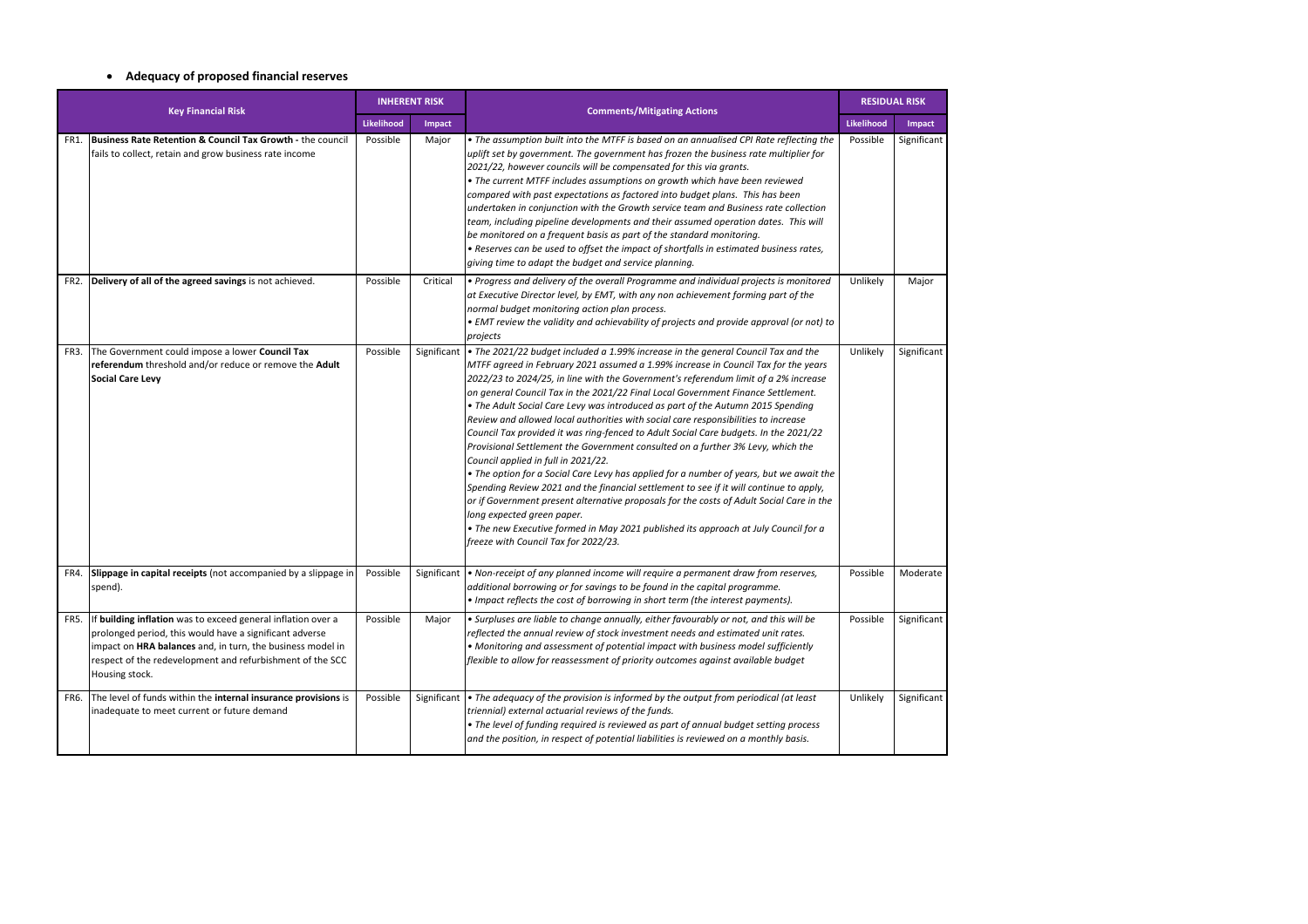# **Adequacy of proposed financial reserves**

| <b>Key Financial Risk</b> |                                                                                                                                                                                                                                                                                              | <b>INHERENT RISK</b> |               | <b>Comments/Mitigating Actions</b>                                                                                                                                                                                                                                                                                                                                                                                                                                                                                                                                                                                                                                                                             | <b>RESIDUAL RISK</b> |               |
|---------------------------|----------------------------------------------------------------------------------------------------------------------------------------------------------------------------------------------------------------------------------------------------------------------------------------------|----------------------|---------------|----------------------------------------------------------------------------------------------------------------------------------------------------------------------------------------------------------------------------------------------------------------------------------------------------------------------------------------------------------------------------------------------------------------------------------------------------------------------------------------------------------------------------------------------------------------------------------------------------------------------------------------------------------------------------------------------------------------|----------------------|---------------|
|                           |                                                                                                                                                                                                                                                                                              | Likelihood           | <b>Impact</b> |                                                                                                                                                                                                                                                                                                                                                                                                                                                                                                                                                                                                                                                                                                                |                      | <b>Impact</b> |
| FR7.                      | Ad hoc or unforeseen events / emergencies.                                                                                                                                                                                                                                                   | Possible             | Critical      | • The Council's Reserves may be utilised in respect of the financial impact of such an<br>event.<br>• Subject to the nature of the event alternative sources of funding might be available<br>e.g. Bellwin Scheme.<br>• The Government has allocated 5 tranches of un-ringfenced support funding to local<br>authorities to meet COVID-19 pressures and confirmed funding will be available to<br>meet some fees and charges income losses and some irrecoverable tax losses, as well<br>as providing some ring-fenced grant funding for specific measures e.g. testing and<br>tracing.<br>• Use of reserves may be required to meet COVID-19 expenditure pressures/income<br>losses not funded by Government. | Possible             | Major         |
| FR8.                      | The cost of implementing the Care Act 2014 is greater than<br>anticipated.                                                                                                                                                                                                                   | Unlikely             | Significant   | $\bullet$ Current assumption is for the cost of this new burden to be met by the funding<br>allocation provided within the Better Care Fund and the new Carers and Care Act<br>Implementation grant<br>• The main implications of the Care Act have been deferred beyond 2021/22.                                                                                                                                                                                                                                                                                                                                                                                                                              | Unlikely             | Significant   |
| FR9.                      | <b>CCG</b> could seek to reduce its level of contribution to the<br>'pooled budgeting ' arrangement with SCC                                                                                                                                                                                 | Possible             | Major         | . Ongoing relationship and dialogue with CCG re shared objectives and outcomes.                                                                                                                                                                                                                                                                                                                                                                                                                                                                                                                                                                                                                                | Unlikely             | Significant   |
| <b>FR10.</b>              | The council is unable to quantify the financial impact on both<br>vulnerable individuals and key council services arising from<br>implementation of welfare reforms                                                                                                                          | Possible             | Significant   | The impact of Welfare Reform on all service areas will be difficult to monitor or to<br>mitigate against.                                                                                                                                                                                                                                                                                                                                                                                                                                                                                                                                                                                                      | Possible             | Significant   |
|                           | FR11. Inflation increases at a higher rate than anticipated                                                                                                                                                                                                                                  | Possible             |               | Significant $\cdot$ Assumptions have been made in the estimates about the likely level of general<br>inflation that will apply in 2021/22. CPI is currently running at 2.5% (June 2021), above<br>the anticipated level.<br>• Market intelligence provided by Arlingclose - independent treasury advisors<br>• An amount is included in the MTFF to cover key elements of inflation.<br>· Beyond this provision, it would be managed as an 'in year' issue and services would<br>be expected to absorb the difference.                                                                                                                                                                                         | Possible             | Moderate      |
| FR12.                     | Exiting the European Union - Uncertainty and economic<br>forces, at least in the short term, within both the local<br>business and wider business sector may have an adverse<br>impact on investment decisions and local employment which,<br>in turn, would impact on business rate income. | Likely               | Significant   | • National and local modelling in respect of the future approach to business rate<br>retention will need to reflect changes in the financial environment.<br>• There may be either pressure or incentives for non UK owned business to move<br>operations back to within an EU country.<br>• Treasury Management advisors are regularly updating the Council on the economic<br>impact of exiting the European Union, the strength of the pound, inflation and interest<br>rates.                                                                                                                                                                                                                              | Likely               | Significant   |
| FR13.                     | There are unplanned and unforeseen consequences (and<br>costs) arising from the implementation of new, or changed,<br>systems and processes across service areas within the<br>organisation                                                                                                  | Possible             | Significant   | A Projects and Change Team has been established. A full programme management<br>process is in place including planning and risk assessment, with significant support to<br>major projects.                                                                                                                                                                                                                                                                                                                                                                                                                                                                                                                     | Unlikely             | Significant   |
| FR14.                     | New accounting rules for financial investments may result in<br>adverse valuation movements being charged to the General<br>Fund in the year that they occur.                                                                                                                                | Possible             | Significant   | • New accounting rules require gains/losses from valuation movements for certain<br>types of financial investments to be recognised in the year they occur, rather than<br>when the investments are sold. The Risk Reserve will be used to manage the volatility<br>that the timing difference may cause.<br>• The Government has put in place legislation to mitigate the impact on the General<br>Fund for the five years 2018/19 to 2022/23.                                                                                                                                                                                                                                                                | Unlikely             | Significant   |